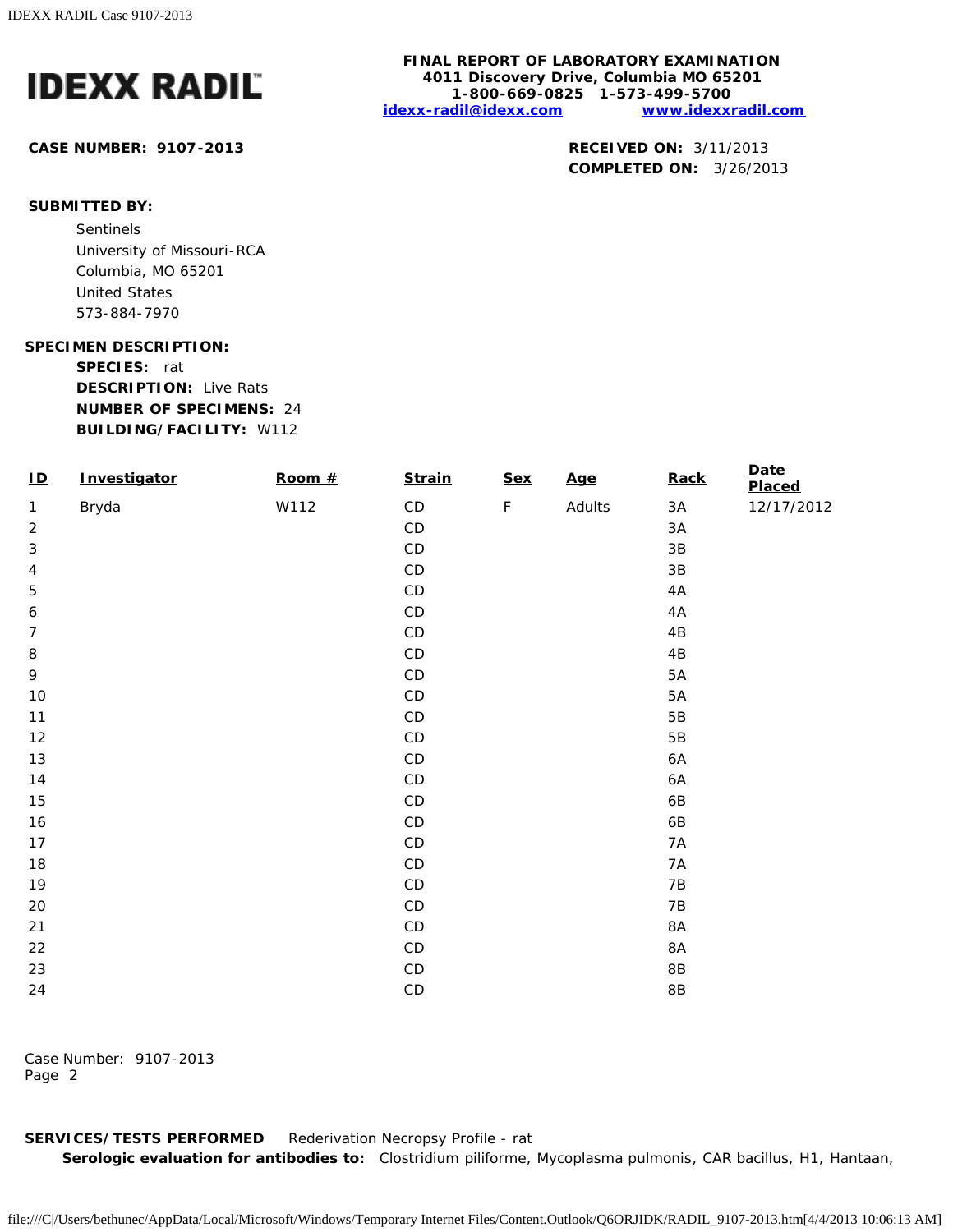KRV, LCMV, MAD1, PVM, RCV/SDAV, REO3, RMV, RPV, RTV, Sendai **PCR evaluation for:** *Helicobacter bilis*, *Helicobacter ganmani*, *Helicobacter hepaticus*, *Helicobacter rodentium*, *Helicobacter* sp., *Helicobacter trogontum*, *Helicobacter typhlonius*, *Mycoplasma pulmonis*, *Pneumocystis carinii*, *Streptobacillus moniliformis*

**Parasitologic evaluation for:** fur mites, mesostigmatid mites, lice, Spironucleus muris, Giardia muris, large intestinal flagellates and amoeba, pinworms and tapeworms

**Microbiologic evaluation for:** *Corynebacterium kutscheri*, *Klebsiella oxytoca*, *Klebsiella pneumoniae*, *Pasteurella multocida*, *Pasteurella pneumotropica*, *Salmonella enterica*, *Streptococcus pneumoniae*

### **GENERAL COMMENTS:** CB: Sentinel animals placed 12/17/12.

**SUMMARY:** No conclusive evidence of serious, naturally occurring infectious disease was found.

### **If you have questions, please call our toll free number at 1-800-669-0825 or e-mail us at [idexx-radil@idexx.com.](mailto:idexx-radil@idexx.com)**

Case Number: 9107-2013 Page 3

### **NECROPSY:**

No gross lesions were detected in any of the body systems and organs examined. **SEROLOGY:**

## **MFI2 Serology Summary Report:**

| Date: 3/15/2013              | $\mathbf{1}$             | $\mathbf{2}$             | 3                        | $\overline{4}$           | 5                        | 6                        | 7                        | 8                        | 9                        | 10                       | 11                       | 12                       |
|------------------------------|--------------------------|--------------------------|--------------------------|--------------------------|--------------------------|--------------------------|--------------------------|--------------------------|--------------------------|--------------------------|--------------------------|--------------------------|
| <b>CAR bacillus</b>          | $\overline{\phantom{a}}$ | $\overline{\phantom{a}}$ | $\overline{\phantom{a}}$ | -                        | $\overline{\phantom{a}}$ | $\overline{\phantom{a}}$ | $\overline{\phantom{a}}$ | $\overline{\phantom{a}}$ | $\overline{\phantom{a}}$ | $\overline{\phantom{a}}$ | $\overline{\phantom{a}}$ | -                        |
| <b>Hantaan</b>               | -                        | $\overline{\phantom{a}}$ | $\overline{\phantom{a}}$ | $\overline{\phantom{a}}$ | $\overline{\phantom{a}}$ | $\overline{\phantom{a}}$ | $\overline{\phantom{a}}$ | $\overline{\phantom{a}}$ | $\overline{\phantom{a}}$ | $\overline{\phantom{a}}$ | $\overline{\phantom{a}}$ | $\overline{\phantom{a}}$ |
| <b>LCMV</b>                  | $\overline{\phantom{a}}$ | $\overline{\phantom{a}}$ | $\overline{\phantom{a}}$ | $\overline{\phantom{a}}$ | $\sim$                   | $\sim$                   | $\overline{\phantom{a}}$ | $\overline{\phantom{a}}$ | $\overline{\phantom{a}}$ | $\overline{\phantom{a}}$ | $\overline{\phantom{a}}$ | $\overline{\phantom{a}}$ |
| Mycoplasma pulmonis          | $\overline{\phantom{a}}$ | $\overline{\phantom{a}}$ | $\overline{\phantom{a}}$ | $\overline{\phantom{a}}$ | $\overline{\phantom{a}}$ | $\overline{\phantom{a}}$ | $\overline{\phantom{a}}$ | $\overline{\phantom{a}}$ | $\overline{\phantom{a}}$ | $\overline{\phantom{a}}$ | $\overline{\phantom{a}}$ | $\overline{\phantom{a}}$ |
| MAD <sub>1</sub>             | $\overline{\phantom{a}}$ | $\overline{\phantom{a}}$ | -                        | -                        | $\overline{\phantom{a}}$ | $\overline{\phantom{a}}$ | -                        | $\overline{\phantom{a}}$ | $\overline{\phantom{a}}$ | -                        | -                        | $\overline{\phantom{a}}$ |
| <b>RPV</b>                   | $\overline{\phantom{a}}$ | $\overline{\phantom{a}}$ | $\overline{\phantom{a}}$ | -                        | $\overline{\phantom{a}}$ | $\overline{\phantom{a}}$ | -                        | $\overline{\phantom{a}}$ | $\overline{\phantom{a}}$ | $\overline{\phantom{a}}$ | $\overline{\phantom{a}}$ | $\overline{\phantom{a}}$ |
| <b>RMV</b>                   | $\overline{\phantom{a}}$ | $\overline{\phantom{a}}$ | $\overline{\phantom{a}}$ | $\overline{\phantom{a}}$ | $\sim$                   | $\overline{\phantom{a}}$ | $\overline{\phantom{a}}$ | $\sim$                   | $\overline{\phantom{a}}$ | $\overline{\phantom{a}}$ | $\overline{\phantom{a}}$ | $\overline{\phantom{a}}$ |
| <b>KRV</b>                   | $\overline{\phantom{a}}$ | $\overline{\phantom{a}}$ | $\overline{\phantom{a}}$ | $\overline{\phantom{a}}$ | $\sim$                   | $\sim$                   | $\overline{\phantom{a}}$ | $\overline{\phantom{a}}$ | $\overline{\phantom{a}}$ | $\overline{\phantom{a}}$ | $\overline{\phantom{a}}$ | $\overline{\phantom{a}}$ |
| <b>H1</b>                    | -                        | $\overline{\phantom{a}}$ | $\overline{\phantom{a}}$ | $\overline{\phantom{a}}$ | $\overline{\phantom{a}}$ | $\overline{\phantom{a}}$ | $\overline{\phantom{a}}$ | $\overline{\phantom{a}}$ | $\overline{\phantom{a}}$ | $\overline{\phantom{a}}$ | $\overline{\phantom{a}}$ | $\overline{\phantom{a}}$ |
| <b>PVM</b>                   | $\overline{\phantom{a}}$ | $\overline{\phantom{a}}$ | $\overline{\phantom{a}}$ | $\overline{\phantom{a}}$ | $\sim$                   | $\overline{\phantom{a}}$ | $\overline{\phantom{a}}$ | $\overline{\phantom{a}}$ | $\overline{\phantom{a}}$ | $\overline{\phantom{a}}$ | $\overline{\phantom{a}}$ | $\overline{\phantom{a}}$ |
| <b>RCV/SDAV</b>              | $\overline{\phantom{a}}$ | $\overline{\phantom{a}}$ | $\overline{\phantom{a}}$ | $\overline{\phantom{a}}$ | $\sim$                   | $\sim$                   | $\overline{\phantom{a}}$ | -                        | $\overline{\phantom{a}}$ | $\overline{\phantom{a}}$ | -                        | $\overline{\phantom{a}}$ |
| REO <sub>3</sub>             | -                        | $\overline{\phantom{a}}$ | $\overline{\phantom{a}}$ | $\overline{\phantom{a}}$ | $\overline{\phantom{a}}$ | $\overline{\phantom{a}}$ | $\overline{\phantom{a}}$ | $\overline{\phantom{a}}$ | $\overline{\phantom{a}}$ | $\overline{\phantom{a}}$ | $\overline{\phantom{a}}$ | $\overline{\phantom{a}}$ |
| <b>RTV</b>                   | -                        | $\overline{\phantom{a}}$ | $\overline{\phantom{a}}$ | $\overline{\phantom{a}}$ | $\overline{\phantom{a}}$ | $\overline{\phantom{a}}$ | -                        | $\overline{\phantom{a}}$ | $\overline{\phantom{a}}$ | $\overline{\phantom{a}}$ | $\overline{\phantom{a}}$ | -                        |
| <b>Sendai</b>                | $\overline{\phantom{a}}$ | $\overline{\phantom{a}}$ | $\overline{\phantom{a}}$ | $\overline{\phantom{a}}$ | $\sim$                   | $\overline{\phantom{a}}$ | $\overline{\phantom{a}}$ | $\overline{\phantom{a}}$ | $\overline{\phantom{a}}$ | $\overline{\phantom{a}}$ | $\overline{\phantom{a}}$ | $\overline{\phantom{a}}$ |
| <b>Clostridium piliforme</b> | $\overline{\phantom{a}}$ | $\overline{\phantom{a}}$ | $\overline{\phantom{a}}$ | $\overline{\phantom{a}}$ | Ξ.                       | $\overline{\phantom{a}}$ | -                        | $\overline{\phantom{a}}$ | $\overline{\phantom{a}}$ | $\overline{\phantom{a}}$ | -                        | $\overline{\phantom{a}}$ |
| Rat IgG                      | N                        | N                        | N                        | N                        | N                        | N                        | N                        | N                        | N                        | N                        | N                        | N                        |

|                     | 13                       | 14                       | 15                       | 16                       | 17                       | 18                       | 19                       | 20                       | 21                       | 22                       | 23                       | 24                       |
|---------------------|--------------------------|--------------------------|--------------------------|--------------------------|--------------------------|--------------------------|--------------------------|--------------------------|--------------------------|--------------------------|--------------------------|--------------------------|
| <b>CAR bacillus</b> | $\overline{\phantom{0}}$ | $\sim$                   | -                        | $\overline{\phantom{a}}$ | -                        | $\sim$                   | -                        | $\overline{\phantom{a}}$ | -                        | $\overline{\phantom{a}}$ | $\overline{\phantom{0}}$ | $\overline{\phantom{0}}$ |
| Hantaan             | $\overline{\phantom{0}}$ | $\sim$                   | $\overline{\phantom{a}}$ | $\sim$                   | $\overline{\phantom{0}}$ | $\sim$                   | $\overline{\phantom{a}}$ | $\overline{\phantom{a}}$ | -                        | $\overline{\phantom{a}}$ | $\overline{\phantom{a}}$ | $\overline{\phantom{a}}$ |
| <b>LCMV</b>         | $\overline{\phantom{0}}$ | $\sim$                   | $\overline{\phantom{a}}$ | $\sim$                   | $\overline{\phantom{0}}$ | $\sim$                   | $\overline{\phantom{0}}$ | $\sim$                   | $\overline{\phantom{a}}$ | $\sim$                   | $\overline{\phantom{0}}$ | $\sim$                   |
| Mycoplasma pulmonis | $\overline{\phantom{a}}$ | $\sim$                   | $\overline{\phantom{0}}$ | $\overline{\phantom{a}}$ | $\overline{\phantom{0}}$ | $\sim$                   | $\overline{\phantom{0}}$ | $\overline{\phantom{a}}$ | $\overline{\phantom{0}}$ | $\sim$                   | $\overline{\phantom{0}}$ | $\sim$                   |
| MAD <sub>1</sub>    | $\overline{\phantom{a}}$ | $\sim$                   | $\overline{\phantom{0}}$ | $\sim$                   | $\overline{\phantom{0}}$ | $\sim$                   | $\overline{\phantom{a}}$ | $\sim$                   | $\overline{\phantom{0}}$ | $\sim$                   | $\overline{\phantom{a}}$ | $\overline{\phantom{a}}$ |
| <b>RPV</b>          | $\sim$                   | $\sim$                   | $\equiv$                 | $\sim$                   | $\sim$                   | $\sim$                   | $\overline{\phantom{a}}$ | $\sim$                   | $\equiv$                 | $\sim$                   | $\overline{\phantom{0}}$ | $\sim$                   |
| <b>RMV</b>          | $\overline{\phantom{a}}$ | $\sim$                   | $\overline{\phantom{0}}$ | $\sim$                   | -                        | $\sim$                   | $\overline{\phantom{a}}$ | $\sim$                   | -                        | $\sim$                   | $\overline{\phantom{a}}$ | $\sim$                   |
| <b>KRV</b>          | $\overline{\phantom{a}}$ | $\sim$                   | -                        | $\sim$                   | $\overline{\phantom{0}}$ | $\sim$                   | $\overline{\phantom{0}}$ | $\overline{\phantom{a}}$ | $\overline{\phantom{a}}$ | $\overline{\phantom{a}}$ | $\overline{\phantom{0}}$ | $\overline{\phantom{a}}$ |
| H1                  | $\overline{\phantom{a}}$ | $\sim$                   | $\overline{\phantom{0}}$ | $\sim$                   | $\overline{\phantom{0}}$ | $\overline{\phantom{a}}$ | $\overline{\phantom{a}}$ | $\overline{\phantom{a}}$ | $\overline{\phantom{a}}$ | $\overline{\phantom{a}}$ | $\overline{\phantom{a}}$ | $\overline{\phantom{0}}$ |
| <b>PVM</b>          | $\overline{\phantom{a}}$ | $\overline{\phantom{a}}$ | ۰.                       | $\overline{\phantom{a}}$ | $\overline{\phantom{a}}$ | $\overline{\phantom{a}}$ | -                        | $\overline{\phantom{a}}$ | $\overline{\phantom{0}}$ | $\overline{\phantom{a}}$ | $\overline{\phantom{0}}$ | -                        |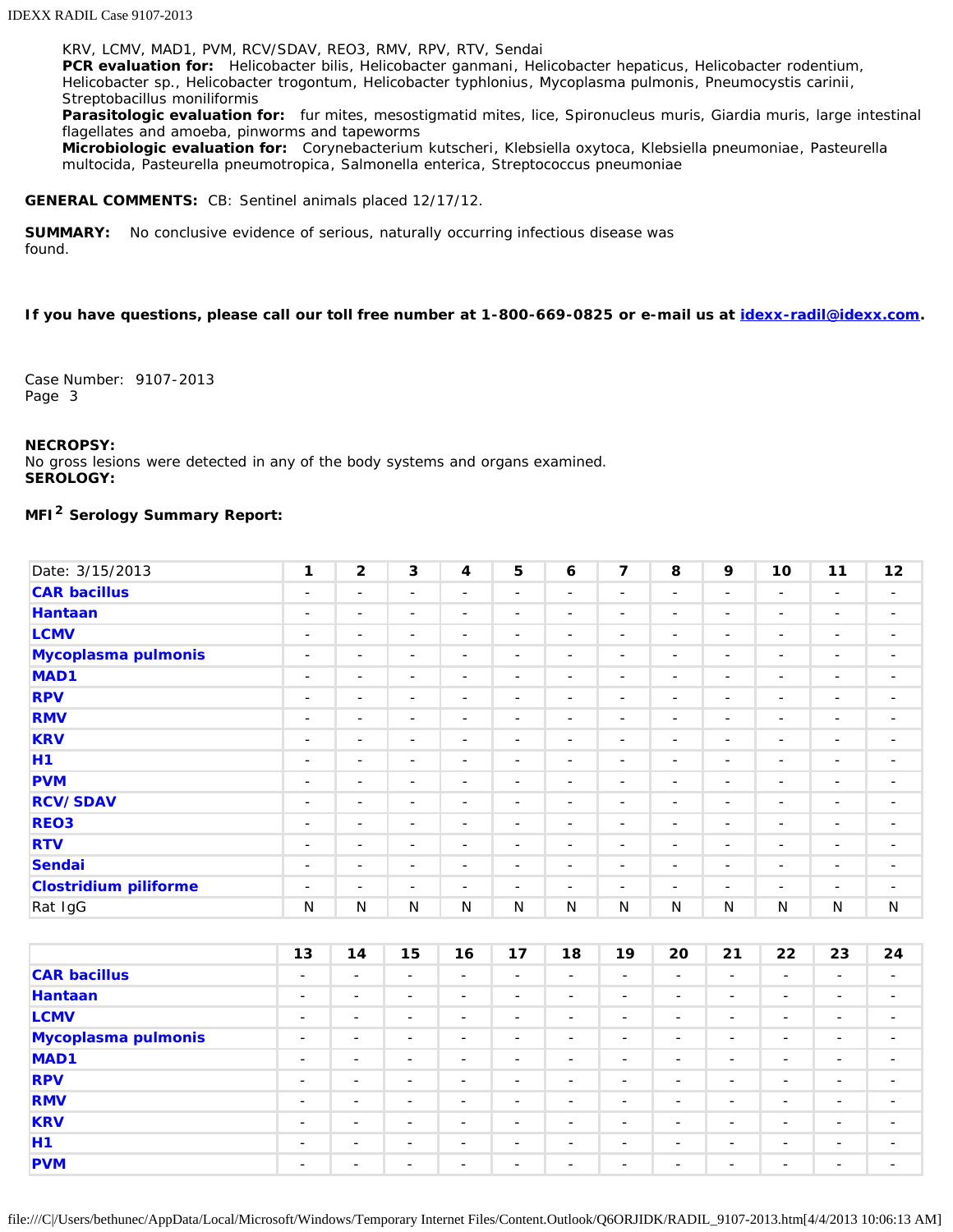IDEXX RADIL Case 9107-2013

| <b>RCV/SDAV</b>              | $\sim$                   | $\overline{\phantom{0}}$ | $\overline{\phantom{a}}$ | $\overline{\phantom{a}}$ | $\overline{\phantom{a}}$ | $\sim$                   | $\overline{\phantom{a}}$ | $\sim$                   | $\overline{\phantom{0}}$ | $\sim$                   | $\overline{\phantom{a}}$ | $\sim$                   |
|------------------------------|--------------------------|--------------------------|--------------------------|--------------------------|--------------------------|--------------------------|--------------------------|--------------------------|--------------------------|--------------------------|--------------------------|--------------------------|
| <b>REO3</b>                  | $\sim$                   | $\overline{\phantom{a}}$ | $\overline{\phantom{a}}$ | $\overline{\phantom{a}}$ | $\overline{\phantom{0}}$ | $\overline{\phantom{a}}$ |                          | $\overline{\phantom{a}}$ | $\overline{\phantom{0}}$ | $\overline{\phantom{a}}$ | $\overline{\phantom{a}}$ | $\overline{\phantom{0}}$ |
| <b>RTV</b>                   | $\sim$                   | $\overline{\phantom{a}}$ | $\overline{\phantom{0}}$ | $\overline{\phantom{a}}$ | $\overline{\phantom{a}}$ | $\overline{\phantom{a}}$ | $\overline{\phantom{a}}$ | $\overline{\phantom{a}}$ | $\overline{\phantom{a}}$ | $\overline{\phantom{a}}$ | $\overline{\phantom{0}}$ | $\overline{\phantom{a}}$ |
| Sendai                       | $\overline{\phantom{0}}$ | $\overline{\phantom{0}}$ | $\overline{\phantom{a}}$ | $\overline{\phantom{a}}$ | $\overline{\phantom{a}}$ | $\overline{\phantom{a}}$ | $\overline{\phantom{a}}$ | $\overline{\phantom{a}}$ | $\overline{\phantom{a}}$ | $\overline{\phantom{a}}$ | $\overline{\phantom{a}}$ | $\overline{\phantom{a}}$ |
| <b>Clostridium piliforme</b> | $\sim$                   | $\overline{\phantom{0}}$ | $\overline{\phantom{a}}$ | $\overline{\phantom{a}}$ | $\overline{\phantom{a}}$ | $\overline{\phantom{a}}$ | $\overline{\phantom{a}}$ | $\overline{\phantom{a}}$ | $\overline{\phantom{0}}$ | $\sim$                   | $\overline{\phantom{a}}$ | $\overline{\phantom{a}}$ |

Case Number: 9107-2013 Page 4

# Serology (continued)

|                                                                 | 13                  | 14 | 15           | 16             | 17 | 18             | 19 |   | 20             | 21 | 22 | 23 |    | 24 |
|-----------------------------------------------------------------|---------------------|----|--------------|----------------|----|----------------|----|---|----------------|----|----|----|----|----|
| Rat IgG                                                         | N                   | N  | N            | $\mathsf{N}$   | N  | N              | N  |   | N              | N  | N  | N  |    | N  |
|                                                                 |                     |    |              |                |    |                |    |   |                |    |    |    |    |    |
| <b>Serology Detail Report:</b>                                  |                     |    |              |                |    |                |    |   |                |    |    |    |    |    |
|                                                                 |                     |    | $\mathbf{1}$ | $\overline{2}$ | 3  | $\overline{4}$ | 5  | 6 | $\overline{7}$ | 8  | 9  | 10 | 11 | 12 |
| <b>CAR bacillus</b>                                             |                     |    |              |                |    |                |    |   |                |    |    |    |    |    |
| CAR bacillus purified bacteria MFI ( > 3.750)<br><b>Hantaan</b> |                     |    |              |                |    |                |    |   |                |    |    |    |    |    |
| Hantaan purified virus                                          | MFI( > 0.712)       |    |              |                |    |                |    |   |                |    |    |    |    |    |
| <b>LCMV</b>                                                     |                     |    |              |                |    |                |    |   |                |    |    |    |    |    |
| LCMV purified virus                                             | $MFI$ ( $> 0.200$ ) |    |              |                |    |                |    |   |                |    |    |    |    |    |
| Mycoplasma pulmonis                                             |                     |    |              |                |    |                |    |   |                |    |    |    |    |    |
| M. pulmonis purified bacteria MFI ( $> 2.750$ )                 |                     |    |              |                |    |                |    |   |                |    |    |    |    |    |
| MAD1                                                            |                     |    |              |                |    |                |    |   |                |    |    |    |    |    |
| MAD1 purified virus                                             | $MFI$ ( $> 2.550$ ) |    |              |                |    |                |    |   |                |    |    |    |    |    |
| <b>RPV</b>                                                      |                     |    |              |                |    |                |    |   |                |    |    |    |    |    |
| RPV purified virus                                              | MFI( > 1.100)       |    |              |                |    |                |    |   |                |    |    |    |    |    |
| NS1 <sup>1</sup>                                                | $MFI$ ( $> 3.820$ ) |    |              |                |    |                |    |   |                |    |    |    |    |    |
| <b>RMV</b>                                                      |                     |    |              |                |    |                |    |   |                |    |    |    |    |    |
| RMV VP2 recombinant                                             | $MFI$ ( $> 0.845$ ) |    |              |                |    |                |    |   |                |    |    |    |    |    |
| NS1 <sup>1</sup>                                                | $MFI$ ( $> 3.820$ ) |    |              |                |    |                |    |   |                |    |    |    |    |    |
| <b>KRV</b>                                                      |                     |    |              |                |    |                |    |   |                |    |    |    |    |    |
| KRV purified virus                                              | $MFI$ ( $> 2.250$ ) |    |              |                |    |                |    |   |                |    |    |    |    |    |
| NS1 <sup>1</sup>                                                | $MFI$ ( $> 3.820$ ) |    |              |                |    |                |    |   |                |    |    |    |    |    |
| H1                                                              |                     |    |              |                |    |                |    |   |                |    |    |    |    |    |
| H1 purified virus                                               | MFI( > 1.200)       |    |              |                |    |                |    |   |                |    |    |    |    |    |
| NS1 <sup>1</sup>                                                | $MFI$ ( $> 3.820$ ) |    |              |                |    |                |    |   |                |    |    |    |    |    |
| <b>PVM</b>                                                      |                     |    |              |                |    |                |    |   |                |    |    |    |    |    |
| PVM purified virus                                              | MFI( > 1.500)       |    |              |                |    |                |    |   |                |    |    |    |    |    |
| <b>RCV/SDAV</b>                                                 |                     |    |              |                |    |                |    |   |                |    |    |    |    |    |
| RCV/SDAV purified virus                                         | $MFI$ ( $> 3.750$ ) |    |              |                |    |                |    |   |                |    |    |    |    |    |
| RCV/SDAV NC recombinant                                         | MFI (> 4.950)       |    |              |                |    |                |    |   |                |    |    |    |    |    |
| REO <sub>3</sub>                                                |                     |    |              |                |    |                |    |   |                |    |    |    |    |    |
| REO3 purified virus<br><b>RTV</b>                               | MFI ( > 4.500)      |    |              |                |    |                |    |   |                |    |    |    |    |    |
| RTV purified virus                                              | $MFI$ ( $> 1.100$ ) |    |              |                |    |                |    |   |                |    |    |    |    |    |
| TMEV purified virus                                             | $MFI$ ( $> 1.100$ ) |    |              |                |    |                |    |   |                |    |    |    |    |    |
|                                                                 |                     |    |              |                |    |                |    |   |                |    |    |    |    |    |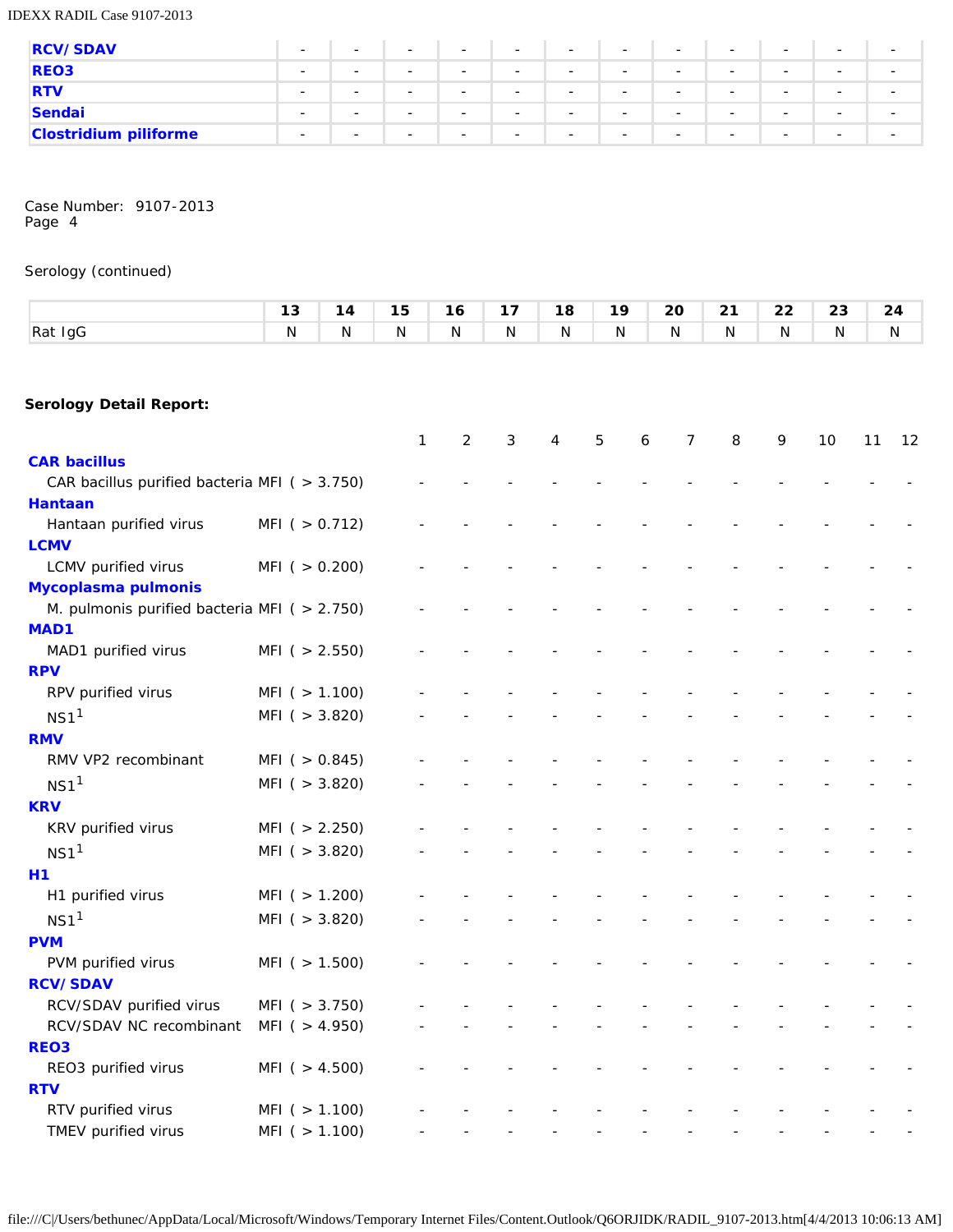Case Number: 9107-2013 Page 5

Serology (continued)

|                                                                        |                                   |    | 1  | 2  | 3  | 4  | 5  | 6  | 7  | 8  | 9  | 10 | 11 | 12    |
|------------------------------------------------------------------------|-----------------------------------|----|----|----|----|----|----|----|----|----|----|----|----|-------|
| <b>Sendai</b>                                                          |                                   |    |    |    |    |    |    |    |    |    |    |    |    |       |
| Sendai purified virus                                                  | MFI( > 2.800)                     |    |    |    |    |    |    |    |    |    |    |    |    |       |
| <b>Clostridium piliforme</b>                                           |                                   |    |    |    |    |    |    |    |    |    |    |    |    |       |
| Clostridium piliforme purified bacteria MFI ( > 4.950)                 |                                   |    |    |    |    |    |    |    |    |    |    |    |    |       |
|                                                                        |                                   | 13 | 14 | 15 | 16 | 17 | 18 |    | 19 | 20 | 21 | 22 | 23 | 24    |
| <b>CAR bacillus</b>                                                    |                                   |    |    |    |    |    |    |    |    |    |    |    |    |       |
| CAR bacillus purified bacteria MFI ( $>$ 3.750)                        |                                   |    |    |    |    |    |    |    |    |    |    |    |    |       |
| <b>Hantaan</b>                                                         |                                   |    |    |    |    |    |    |    |    |    |    |    |    |       |
| Hantaan purified virus                                                 | $MFI$ ( $> 0.712$ )               |    |    |    |    |    |    |    |    |    |    |    |    |       |
| <b>LCMV</b>                                                            |                                   |    |    |    |    |    |    |    |    |    |    |    |    |       |
| LCMV purified virus                                                    | $MFI$ ( $> 0.200$ )               |    |    |    |    |    |    |    |    |    |    |    |    |       |
| Mycoplasma pulmonis<br>M. pulmonis purified bacteria MFI ( $> 2.750$ ) |                                   |    |    |    |    |    |    |    |    |    |    |    |    |       |
| <b>MAD1</b>                                                            |                                   |    |    |    |    |    |    |    |    |    |    |    |    |       |
| MAD1 purified virus                                                    | $MFI$ ( $> 2.550$ )               |    |    |    |    |    |    |    |    |    |    |    |    |       |
| <b>RPV</b>                                                             |                                   |    |    |    |    |    |    |    |    |    |    |    |    |       |
| RPV purified virus                                                     | $MFI$ ( $> 1.100$ )               |    |    |    |    |    |    |    |    |    |    |    |    |       |
| NS1 <sup>1</sup>                                                       | $MFI$ ( $>$ 3.820)                |    |    |    |    |    |    |    |    |    |    |    |    |       |
| <b>RMV</b>                                                             |                                   |    |    |    |    |    |    |    |    |    |    |    |    |       |
| RMV VP2 recombinant                                                    | $MFI$ ( $> 0.845$ )               |    |    |    |    |    |    |    |    |    |    |    |    |       |
| NS1 <sup>1</sup>                                                       | $MFI$ ( $> 3.820$ )               |    |    |    |    |    |    |    |    |    |    |    |    |       |
| <b>KRV</b>                                                             |                                   |    |    |    |    |    |    |    |    |    |    |    |    |       |
| KRV purified virus                                                     | $MFI$ ( $> 2.250$ )               |    |    |    |    |    |    |    |    |    |    |    |    |       |
| NS1 <sup>1</sup>                                                       | $MFI$ ( $>$ 3.820)                |    |    |    |    |    |    |    |    |    |    |    |    |       |
| H1                                                                     |                                   |    |    |    |    |    |    |    |    |    |    |    |    |       |
| H1 purified virus                                                      | $MFI$ ( $> 1.200$ )               |    |    |    |    |    |    |    |    |    |    |    |    |       |
| NS1 <sup>1</sup>                                                       | $MFI$ ( $>$ 3.820)                |    |    |    |    |    |    |    |    |    |    |    |    |       |
| <b>PVM</b>                                                             |                                   |    |    |    |    |    |    |    |    |    |    |    |    |       |
| PVM purified virus                                                     | MFI ( $> 1.500$ )                 |    |    |    |    |    |    |    |    |    |    |    |    |       |
| <b>RCV/SDAV</b>                                                        |                                   |    |    |    |    |    |    |    |    |    |    |    |    |       |
| RCV/SDAV purified virus<br>RCV/SDAV NC recombinant                     | MFI (> 3.750)<br>MFI $( > 4.950)$ |    |    |    |    |    |    |    |    |    |    |    |    |       |
| REO <sub>3</sub>                                                       |                                   |    |    |    |    |    |    |    |    |    |    |    |    |       |
| REO3 purified virus                                                    | MFI ( $> 4.500$ )                 |    |    |    |    |    |    |    |    |    |    |    |    |       |
| Case Number: 9107-2013                                                 |                                   |    |    |    |    |    |    |    |    |    |    |    |    |       |
| Page 6                                                                 |                                   |    |    |    |    |    |    |    |    |    |    |    |    |       |
| Serology (continued)                                                   |                                   |    |    |    |    |    |    |    |    |    |    |    |    |       |
|                                                                        |                                   |    | 13 | 14 | 15 | 16 | 17 | 18 | 19 | 20 | 21 | 22 |    | 23 24 |
| <b>RTV</b>                                                             |                                   |    |    |    |    |    |    |    |    |    |    |    |    |       |
| RTV purified virus                                                     | MFI( > 1.100)                     |    |    |    |    |    |    |    |    |    |    |    |    |       |
| TMEV purified virus                                                    | MFI (> 1.100)                     |    |    |    |    |    |    |    |    |    |    |    |    |       |

file:///C|/Users/bethunec/AppData/Local/Microsoft/Windows/Temporary Internet Files/Content.Outlook/Q6ORJIDK/RADIL\_9107-2013.htm[4/4/2013 10:06:13 AM]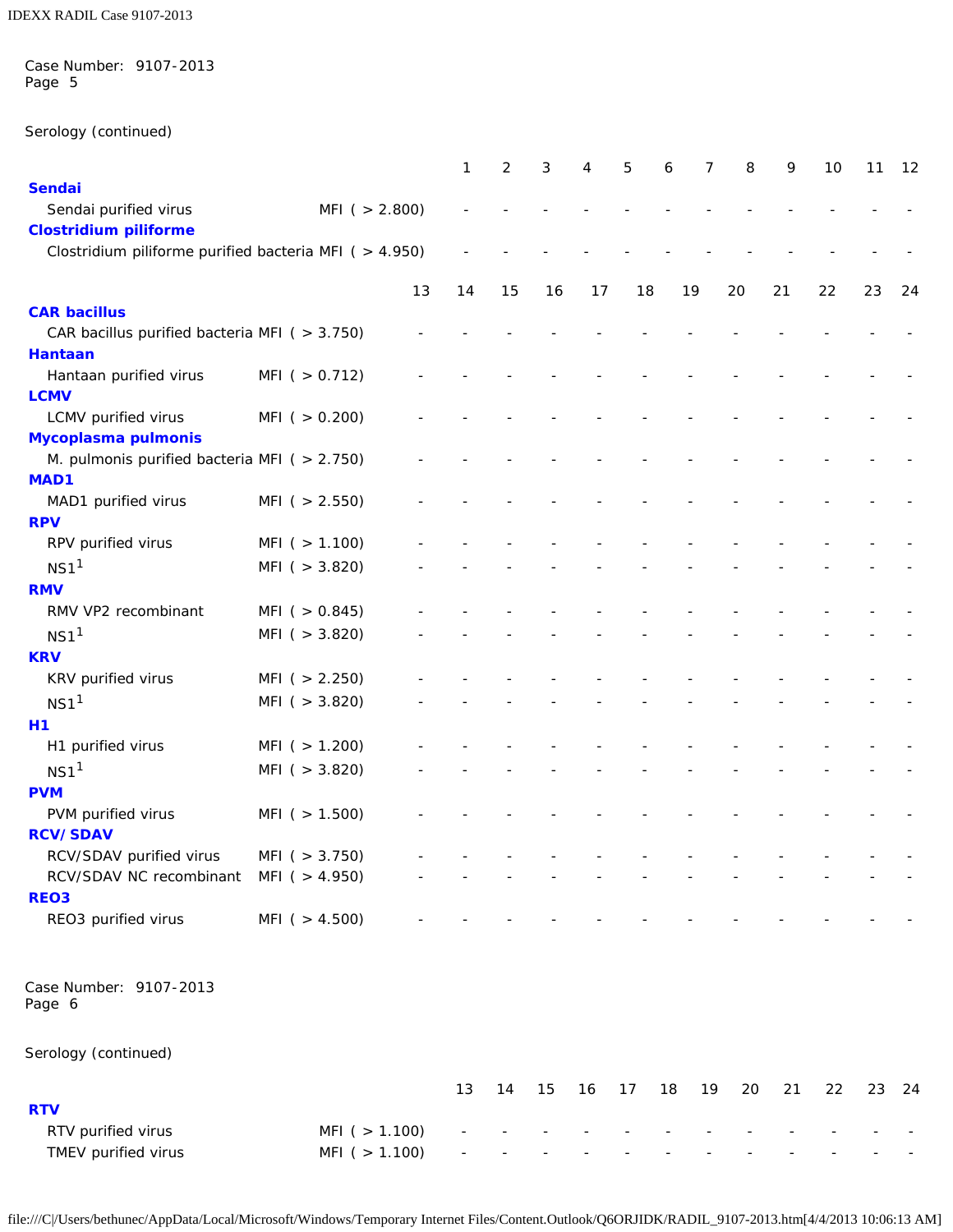IDEXX RADIL Case 9107-2013

| <b>Sendai</b>                                            |                   |                                                                                                                 |  |  |  |        |  |
|----------------------------------------------------------|-------------------|-----------------------------------------------------------------------------------------------------------------|--|--|--|--------|--|
| Sendai purified virus                                    | MFI ( $> 2.800$ ) | 그는 아이들은 아들이 아들이 아들이 아들이 아들이 아들이 아들이 아들이 있다.                                                                     |  |  |  | $\sim$ |  |
| <b>Clostridium piliforme</b>                             |                   |                                                                                                                 |  |  |  |        |  |
| Clostridium piliforme purified bacteria MFI ( $>$ 4.950) |                   | 100 Hotel Advised Advised Advised Advised Advised Advised Advised Advised Advised Advised Advised Advised Advis |  |  |  |        |  |
|                                                          |                   |                                                                                                                 |  |  |  |        |  |

**NS11** = NS1 protein is highly conserved among rodent parvoviruses and thus serves as a generic assay for parvovirus seroconversion.

(LEGEND:  $*$  = borderline + = positive - = negative blank = test not performed EQ = equivocal HE = hemolysis precluded testing  $I =$  insufficient L = less than 10% normal IgG  $N =$  normal IgG  $NS =$  non-specific reactivity  $W =$  weak positive  $WB =$  Western Blot confirmatory analysis pending)

Positive MFI results are reported as "+" followed by a number from 1 to 33 in thousands rounded off to the nearest thousand.

# **PCR EVALUATION:**

| Specimen: feces         |    | 2  | 3  | 4  | 5  | 6  | 7  | 8  | 9  | 10 | 11 | 12 |
|-------------------------|----|----|----|----|----|----|----|----|----|----|----|----|
| Helicobacter bilis      |    |    |    |    |    |    |    |    |    |    |    |    |
| Helicobacter ganmani    |    |    |    |    |    |    |    |    |    |    |    |    |
| Helicobacter hepaticus  |    |    |    |    |    |    |    |    |    |    |    |    |
| Helicobacter rodentium  |    |    |    |    |    |    |    |    |    |    |    |    |
| Helicobacter trogontum  |    |    |    |    |    |    |    |    |    |    |    |    |
| Helicobacter typhlonius |    |    |    |    |    |    |    |    |    |    |    |    |
| Helicobacter sp.        |    |    |    |    |    |    |    |    |    |    |    |    |
|                         | 13 | 14 | 15 | 16 | 17 | 18 | 19 | 20 | 21 | 22 | 23 | 24 |
| Helicobacter bilis      |    |    |    |    |    |    |    |    |    |    |    |    |
| Helicobacter ganmani    |    |    |    |    |    |    |    |    |    |    |    |    |
| Helicobacter hepaticus  |    |    |    |    |    |    |    |    |    |    |    |    |
| Helicobacter rodentium  |    |    |    |    |    |    |    |    |    |    |    |    |
| Helicobacter trogontum  |    |    |    |    |    |    |    |    |    |    |    |    |
| Helicobacter typhlonius |    |    |    |    |    |    |    |    |    |    |    |    |
| Helicobacter sp.        |    |    |    |    |    |    |    |    |    |    |    |    |

| Case Number: 9107-2013 |  |
|------------------------|--|
| Page 7                 |  |

|  | PCR (continued) |  |
|--|-----------------|--|
|--|-----------------|--|

| Specimen: lung                | 1  | 2  | 3  | 4  | 5  | 6  | 7  | 8  | 9  | 10 | 11 | $12 \overline{ }$ |
|-------------------------------|----|----|----|----|----|----|----|----|----|----|----|-------------------|
| Pneumocystis carinii          |    |    |    |    |    |    |    |    |    |    |    |                   |
|                               |    |    |    |    |    |    |    |    |    |    |    |                   |
|                               | 13 | 14 | 15 | 16 | 17 | 18 | 19 | 20 | 21 | 22 | 23 | 24                |
| Pneumocystis carinii          |    |    |    |    |    |    |    |    |    |    |    |                   |
| Specimen: nasopharyngeal swab | 1  | 2  | 3  | 4  | 5  | 6  | 7  | 8  | 9  | 10 | 11 | $12 \overline{ }$ |
| Mycoplasma pulmonis           |    |    |    |    |    |    |    |    |    |    |    |                   |
|                               |    |    |    |    |    |    |    |    |    |    |    |                   |
|                               | 13 | 14 | 15 | 16 | 17 | 18 | 19 | 20 | 21 | 22 | 23 | 24                |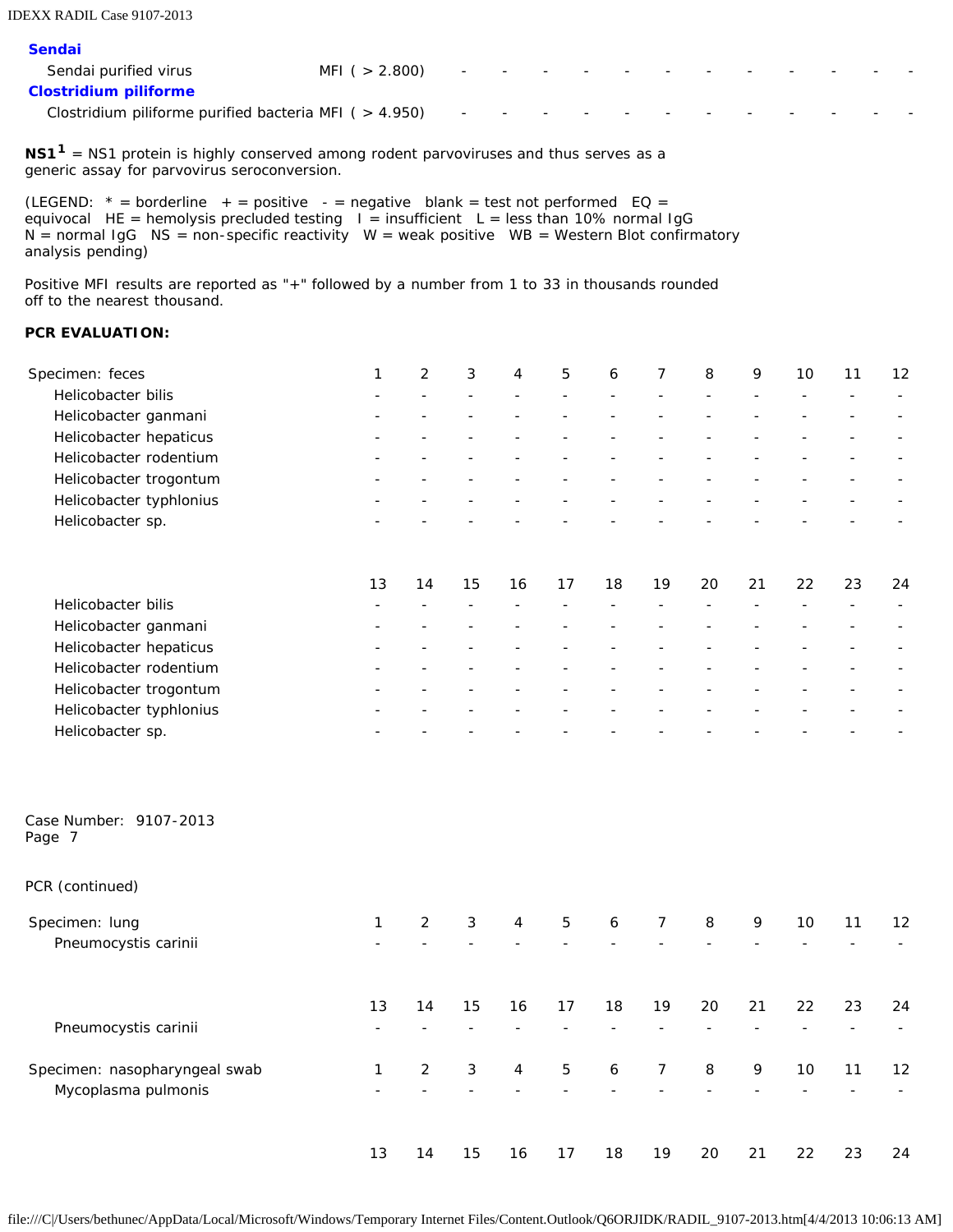#### IDEXX RADIL Case 9107-2013

| Mycoplasma pulmonis                                 |    |    |                         |    |    |    |    |    |    |    |    |    |
|-----------------------------------------------------|----|----|-------------------------|----|----|----|----|----|----|----|----|----|
| Specimen: oral swab<br>Streptobacillus moniliformis |    | 2  | $\overline{\mathbf{3}}$ | 4  | 5  | 6  | 7  | 8  | 9  | 10 | 11 | 12 |
| Streptobacillus moniliformis                        | 13 | 14 | 15                      | 16 | 17 | 18 | 19 | 20 | 21 | 22 | 23 | 24 |

(LEGEND:  $+$  = positive - = negative id:id = pooled sample blank = test not performed equ = equivocal NT or blank = no test performed sus = suspect wps = weak positive)

All samples are first tested using a generic *Helicobacter* PCR assay that detects all bacteria in the *Helicobacter* genus. Samples testing negative on this assay are reported negative for all helicobacters. Samples testing positive on the generic assay are subsequently tested with PCR assays specific for *H. bilis*, *H. ganmani*, *H. hepaticus*, *H. rodentium*, *H. trogontum* and *H. typhlonius* and positive results are reported. If the sample is positive on the generic *Helicobacter* assay, but negative on the six *Helicobacter* species-specific assays, the sample is reported positive for *Helicobacter* sp.

## **PARASITOLOGY:**

|           |                          |    |                          |                          |                          |                          |                          |                          |                          | 1 2 3 4 5 6 7 8 9 10 11 12 |                          |        |
|-----------|--------------------------|----|--------------------------|--------------------------|--------------------------|--------------------------|--------------------------|--------------------------|--------------------------|----------------------------|--------------------------|--------|
| parasites | $\overline{\phantom{a}}$ |    | $\overline{\phantom{0}}$ | $\overline{\phantom{0}}$ | $\overline{\phantom{0}}$ | $\overline{\phantom{0}}$ | $\overline{\phantom{0}}$ | $\sim$                   | $\overline{\phantom{a}}$ | $\sim$                     | $\sim$                   | $\sim$ |
|           | 13                       | 14 | 15                       | 16                       | 17                       |                          | 18 19                    |                          |                          | 20 21 22 23 24             |                          |        |
| parasites | -                        |    |                          | $\overline{\phantom{0}}$ | $\overline{\phantom{0}}$ | $\overline{\phantom{0}}$ | $\overline{\phantom{0}}$ | $\overline{\phantom{0}}$ | -                        | $\overline{\phantom{a}}$   | $\overline{\phantom{0}}$ | $\sim$ |

Case Number: 9107-2013 Page 8

#### **MICROBIOLOGY:**

| cecum                     | 1                        | $\overline{2}$ | 3                        | 4  | 5                        | 6  | 7                        | 8                 | 9              | 10 | 11                       | 12 |
|---------------------------|--------------------------|----------------|--------------------------|----|--------------------------|----|--------------------------|-------------------|----------------|----|--------------------------|----|
| Klebsiella oxytoca        |                          |                |                          |    |                          |    |                          |                   |                |    |                          |    |
| Klebsiella pneumoniae     |                          |                |                          |    |                          |    |                          |                   |                |    |                          |    |
| Salmonella enterica       |                          |                |                          |    |                          |    |                          |                   |                |    |                          |    |
|                           | 13                       | 14             | 15                       | 16 | 17                       | 18 | 19                       | 20                | 21             | 22 | 23                       | 24 |
| Klebsiella oxytoca        |                          |                |                          |    |                          |    |                          |                   |                |    |                          |    |
| Klebsiella pneumoniae     |                          |                |                          |    |                          |    |                          |                   |                |    |                          |    |
| Salmonella enterica       |                          |                |                          |    |                          |    |                          |                   |                |    |                          |    |
| nasopharynx               | 1                        | 2              | 3                        | 4  | 5                        | 6  | $\overline{7}$           | 8                 | 9              | 10 | 11                       | 12 |
| Corynebacterium kutscheri |                          |                | $\overline{\phantom{a}}$ | p  | $\overline{\phantom{a}}$ | p  | p                        | $\qquad \qquad -$ |                |    |                          |    |
| Pasteurella multocida     |                          |                |                          | p  | $\overline{\phantom{a}}$ | p  | p                        |                   |                |    |                          |    |
| Pasteurella pneumotropica |                          |                | $\overline{\phantom{a}}$ | р  | $\blacksquare$           | p  | p                        |                   |                |    |                          |    |
| Streptococcus pneumoniae  |                          |                |                          | p  | ۰                        | p  | p                        |                   |                |    |                          |    |
|                           | 13                       | 14             | 15                       | 16 | 17                       | 18 | 19                       | 20                | 21             | 22 | 23                       | 24 |
| Corynebacterium kutscheri | $\overline{\phantom{a}}$ | p              | $\qquad \qquad -$        |    |                          |    | $\overline{\phantom{a}}$ | p                 | $\overline{a}$ | p  | $\overline{\phantom{a}}$ | p  |
| Pasteurella multocida     | $\overline{\phantom{a}}$ | p              | $\qquad \qquad$          |    |                          |    | ۰                        | p                 | ۰              | p  | $\overline{\phantom{a}}$ | p  |
| Pasteurella pneumotropica |                          | p              |                          |    |                          |    | -                        | p                 | $\overline{a}$ | p  | $\overline{\phantom{a}}$ | p  |
| Streptococcus pneumoniae  |                          | p              |                          |    |                          |    |                          | p                 |                | р  |                          | p  |

(LEGEND:  $+$  = agent recovered  $-$  = agent not recovered blank = test not performed  $n = no$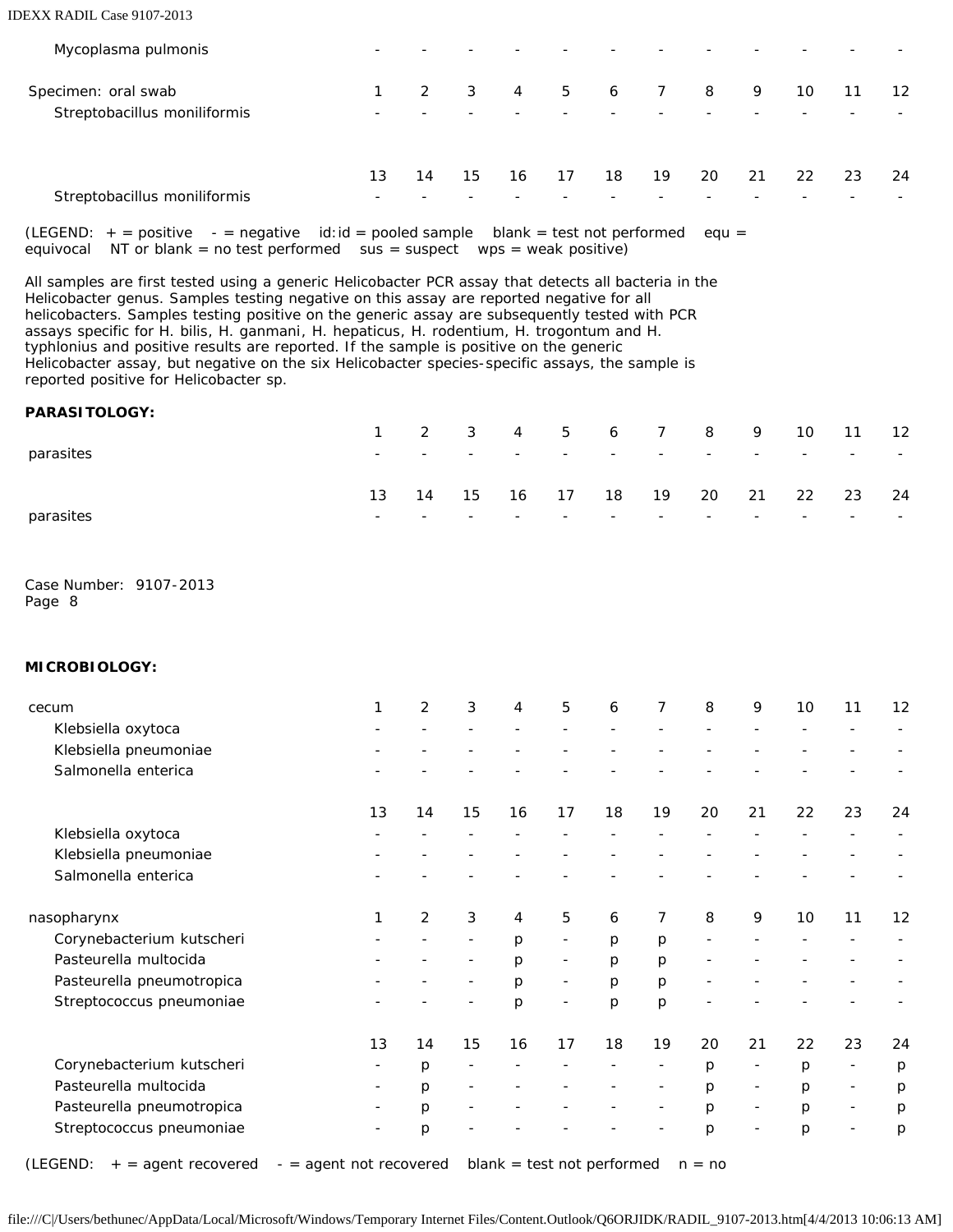```
IDEXX RADIL Case 9107-2013
```
growth  $p =$  Proteus overgrowth, which may interfere with the identification of other bacteria)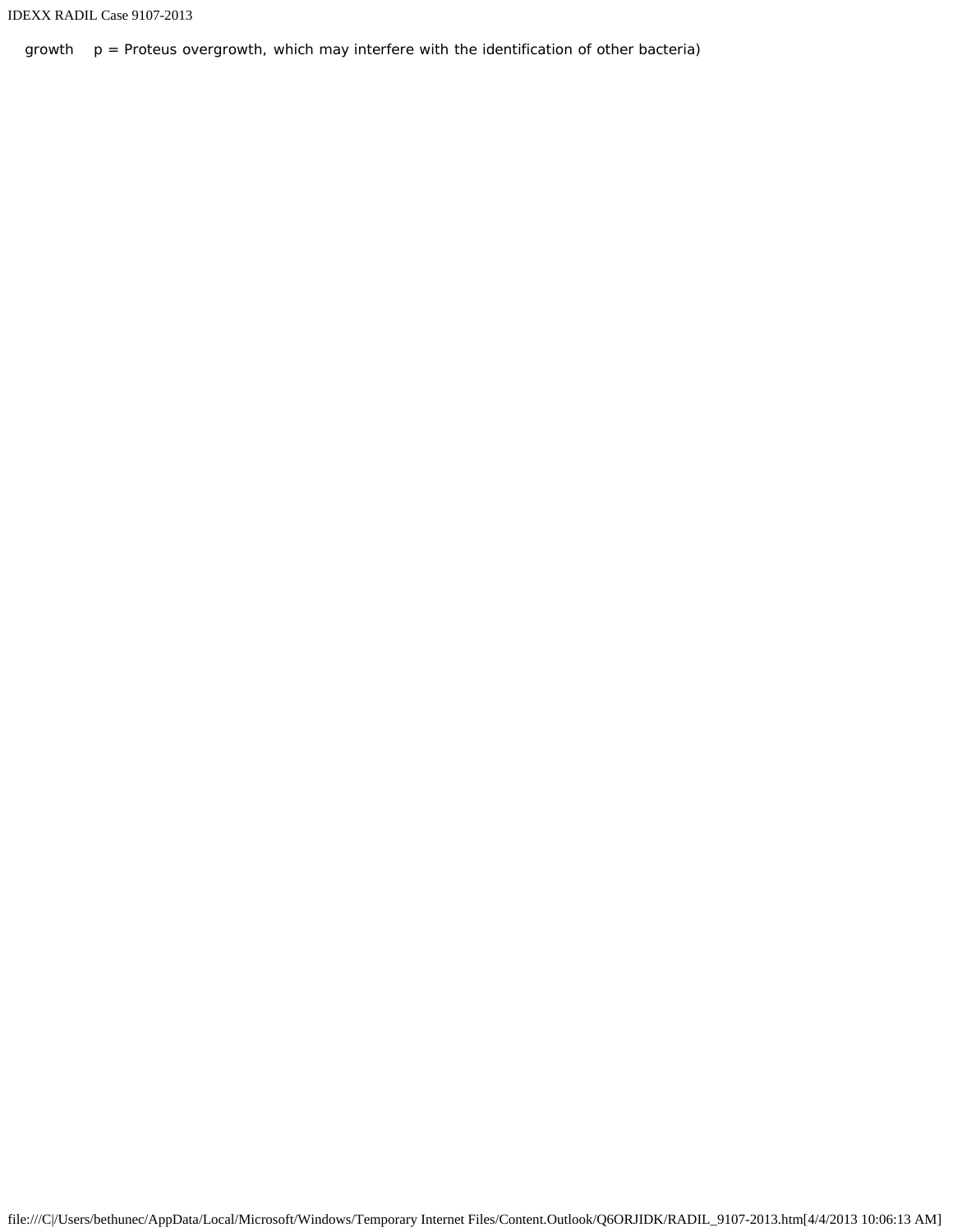

**CASE NUMBER: 9109-2013 RECEIVED ON:** 3/11/2013

**FINAL REPORT OF LABORATORY EXAMINATION 4011 Discovery Drive, Columbia MO 65201 1-800-669-0825 1-573-499-5700 [idexx-radil@idexx.com](mailto:idexx-radil@idexx.com) [www.idexxradil.com](http://www.idexxradil.com/)**

**COMPLETED ON:** 3/22/2013

# **SUBMITTED BY:**

Sentinels University of Missouri-RCA Columbia, MO 65201 United States 573-884-7970

### **SPECIMEN DESCRIPTION:**

**SPECIES:** rat **DESCRIPTION:** Live Rats **NUMBER OF SPECIMENS:** 4 **BUILDING/FACILITY:** w113

| ID | Investigator | Room $#$ | <b>Strain</b> | <b>Sex</b> | <u>Age</u> | <b>Rack</b> | <u>Date</u><br>Placed |
|----|--------------|----------|---------------|------------|------------|-------------|-----------------------|
| 1  | Bryda        | W113     | CD            |            | Adults     | 1A          | 12/17/2012            |
| 2  |              |          | CD            |            |            | 1Α          |                       |
| 3  |              |          | CD            |            |            | 1Β          |                       |
| 4  |              |          | CD            |            |            | 1Β          |                       |

### **SERVICES/TESTS PERFORMED** Rederivation Necropsy Profile - rat

**Serologic evaluation for antibodies to:** *Clostridium piliforme*, *Mycoplasma pulmonis*, CAR bacillus, H1, Hantaan, KRV, LCMV, MAD1, PVM, RCV/SDAV, REO3, RMV, RPV, RTV, Sendai

**PCR evaluation for:** *Helicobacter bilis*, *Helicobacter ganmani*, *Helicobacter hepaticus*, *Helicobacter rodentium*, *Helicobacter* sp., *Helicobacter trogontum*, *Helicobacter typhlonius*, *Mycoplasma pulmonis*, *Pneumocystis carinii*, *Streptobacillus moniliformis*

**Parasitologic evaluation for:** fur mites, mesostigmatid mites, lice, Spironucleus muris, Giardia muris, large intestinal flagellates and amoeba, pinworms and tapeworms

**Microbiologic evaluation for:** *Corynebacterium kutscheri*, *Klebsiella oxytoca*, *Klebsiella pneumoniae*, *Pasteurella multocida*, *Pasteurella pneumotropica*, *Salmonella enterica*, *Streptococcus pneumoniae*

#### **GENERAL COMMENTS:** CB: Sentinels placed 12/17/12 for W113

**SUMMARY:** No conclusive evidence of serious, naturally occurring infectious disease was found.

## **If you have questions, please call our toll free number at 1-800-669-0825 or e-mail us at [idexx-radil@idexx.com.](mailto:idexx-radil@idexx.com)**

Case Number: 9109-2013 Page 2

#### **NECROPSY:**

No gross lesions were detected in any of the body systems and organs examined. **SEROLOGY:**

# **MFI2 Serology Summary Report:**

| 1.510012<br>Date:<br>.<br>. |  |  |  |  |
|-----------------------------|--|--|--|--|
|-----------------------------|--|--|--|--|

```
file:///C|/Users/bethunec/AppData/Local/Microsoft/Windows/Temporary Internet Files/Content.Outlook/Q6ORJIDK/RADIL_9109-2013.htm[4/4/2013 10:04:57 AM]
```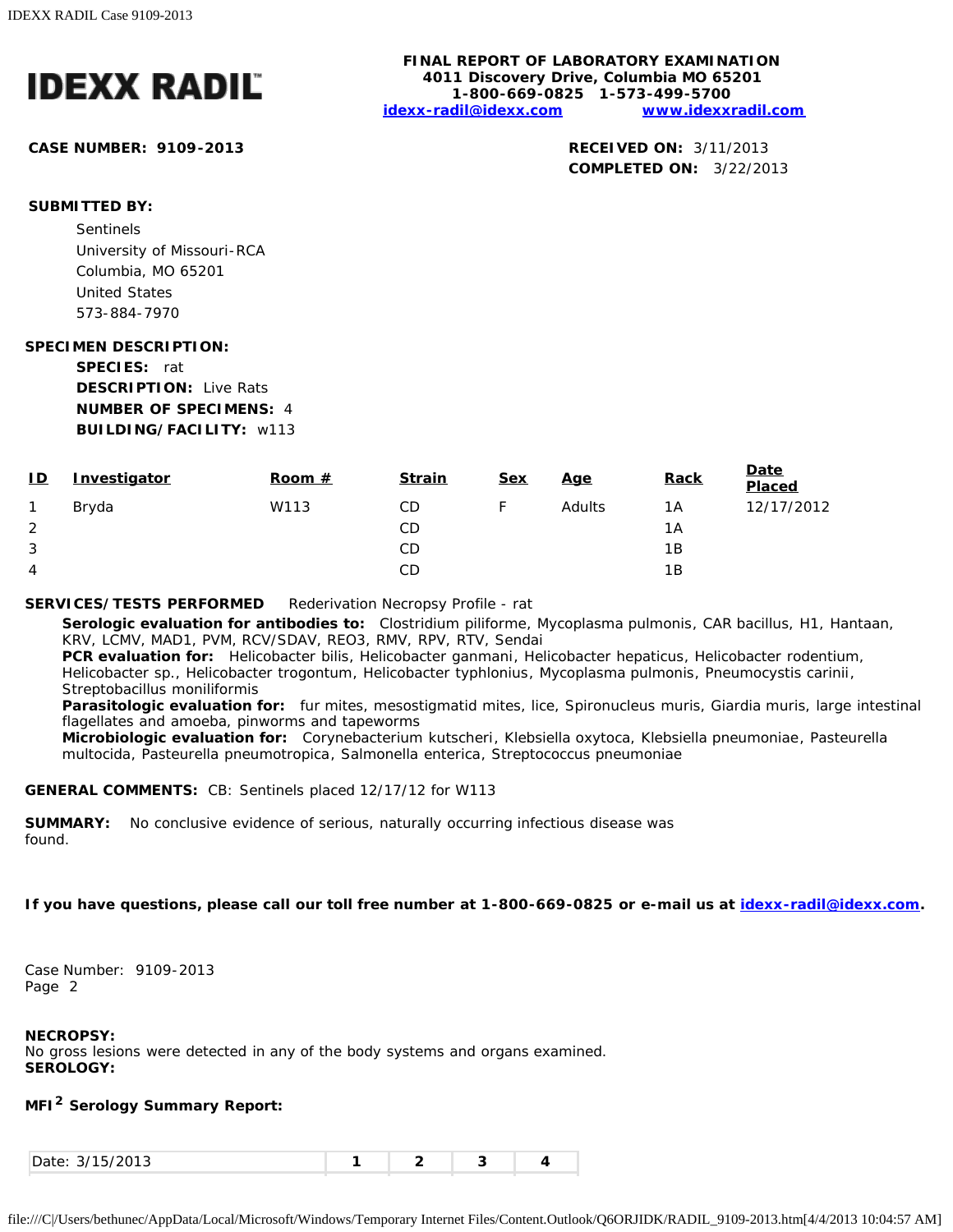### IDEXX RADIL Case 9109-2013

| <b>CAR bacillus</b>          | ۰              |   |   |   |
|------------------------------|----------------|---|---|---|
| <b>Hantaan</b>               |                |   |   |   |
| <b>LCMV</b>                  | $\overline{a}$ |   |   |   |
| Mycoplasma pulmonis          | -              |   |   |   |
| MAD <sub>1</sub>             |                |   |   |   |
| <b>RPV</b>                   |                |   |   |   |
| <b>RMV</b>                   | -              |   |   |   |
| <b>KRV</b>                   |                |   |   |   |
| H1                           |                |   |   |   |
| <b>PVM</b>                   | -              |   |   |   |
| <b>RCV/SDAV</b>              |                |   |   |   |
| REO <sub>3</sub>             |                |   |   |   |
| <b>RTV</b>                   | -              |   |   |   |
| <b>Sendai</b>                |                |   |   |   |
| <b>Clostridium piliforme</b> |                |   |   |   |
| Rat IgG                      | N              | N | N | N |

# **Serology Detail Report:**

|                                                        |                   | $\mathcal{P}$ | 3 | 4 |
|--------------------------------------------------------|-------------------|---------------|---|---|
| <b>CAR bacillus</b>                                    |                   |               |   |   |
| CAR bacillus purified bacteria MFI ( $>$ 3.750)        |                   |               |   |   |
| <b>Hantaan</b>                                         |                   |               |   |   |
| Hantaan purified virus                                 | MFI ( $> 0.712$ ) |               |   |   |
| <b>LCMV</b>                                            |                   |               |   |   |
| LCMV purified virus                                    | MFI ( $> 0.200$ ) |               |   |   |
| <b>Mycoplasma pulmonis</b>                             |                   |               |   |   |
| <i>M. pulmonis</i> purified bacteria MFI ( $> 2.750$ ) |                   |               |   |   |
| MAD <sub>1</sub>                                       |                   |               |   |   |
| MAD1 purified virus                                    | MFI ( $> 2.550$ ) |               |   |   |
| <b>RPV</b>                                             |                   |               |   |   |
| RPV purified virus                                     | MFI ( $> 1.100$ ) |               |   |   |
| $NS1$ <sup>1</sup>                                     | MFI ( $>$ 3.820)  |               |   |   |

Case Number: 9109-2013 Page 3

Serology (continued)

|                     |                   | 1 | $2^{\circ}$ | 3 | 4 |
|---------------------|-------------------|---|-------------|---|---|
| <b>RMV</b>          |                   |   |             |   |   |
| RMV VP2 recombinant | MFI $( > 0.845)$  |   |             |   |   |
| NS1 <sup>1</sup>    | MFI $( > 3.820)$  |   |             |   |   |
| <b>KRV</b>          |                   |   |             |   |   |
| KRV purified virus  | MFI ( $> 2.250$ ) |   |             |   |   |
| NS1 <sup>1</sup>    | MFI ( $>$ 3.820)  |   |             |   |   |
| H1                  |                   |   |             |   |   |
| H1 purified virus   | MFI ( $> 1.200$ ) |   |             |   |   |
| NS1 <sup>1</sup>    | MFI $( > 3.820)$  |   |             |   |   |
| <b>PVM</b>          |                   |   |             |   |   |
| PVM purified virus  | MFI ( $> 1.500$ ) |   |             |   |   |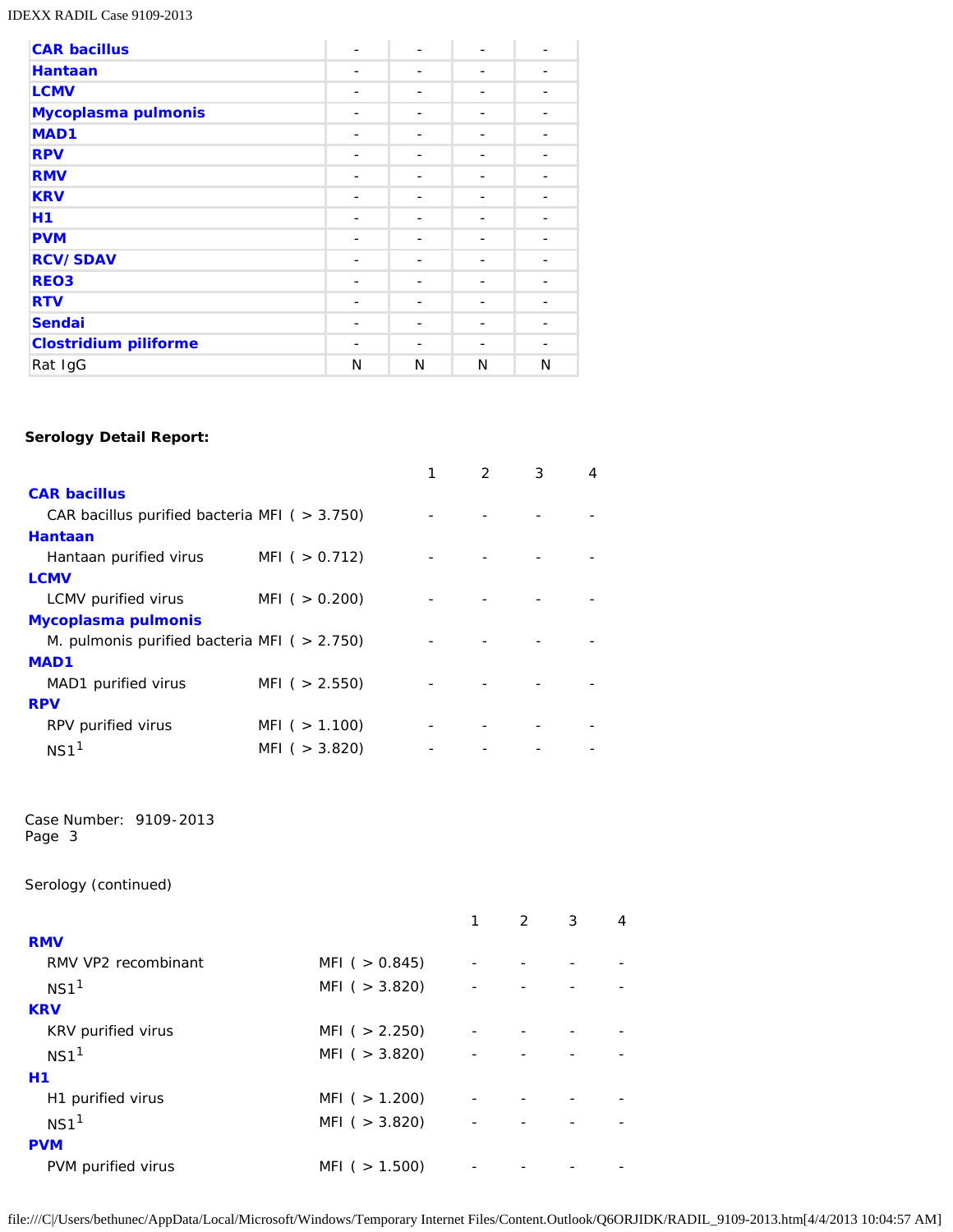#### IDEXX RADIL Case 9109-2013

**RCV/SDAV**

| MFI ( $>$ 3.750)                                         |  |  |
|----------------------------------------------------------|--|--|
| MFI ( $> 4.950$ )                                        |  |  |
|                                                          |  |  |
| MFI ( $> 4.500$ )                                        |  |  |
|                                                          |  |  |
| MFI ( $> 1.100$ )                                        |  |  |
| MFI ( $> 1.100$ )                                        |  |  |
|                                                          |  |  |
| MFI ( $> 2.800$ )                                        |  |  |
|                                                          |  |  |
| Clostridium piliforme purified bacteria MFI ( $>$ 4.950) |  |  |
|                                                          |  |  |

**NS11** = NS1 protein is highly conserved among rodent parvoviruses and thus serves as a generic assay for parvovirus seroconversion.

(LEGEND:  $*$  = borderline + = positive - = negative blank = test not performed EQ = equivocal HE = hemolysis precluded testing  $I =$  insufficient L = less than 10% normal IgG  $N =$  normal IgG  $NS =$  non-specific reactivity  $W =$  weak positive  $WB =$  Western Blot confirmatory analysis pending)

Positive MFI results are reported as "+" followed by a number from 1 to 33 in thousands rounded off to the nearest thousand.

## **PCR EVALUATION:**

| Specimen: feces                  | 1 | 2             | 3      | 4 |  |
|----------------------------------|---|---------------|--------|---|--|
| Helicobacter bilis               |   |               |        |   |  |
| Helicobacter ganmani             |   |               | $\sim$ |   |  |
| Helicobacter hepaticus           |   |               |        |   |  |
| Case Number: 9109-2013<br>Page 4 |   |               |        |   |  |
| PCR (continued)                  |   |               |        |   |  |
| Specimen: feces                  | 1 | $\mathcal{P}$ | 3      | 4 |  |
| Helicobacter rodentium           |   |               |        |   |  |
| Helicobacter trogontum           |   |               |        |   |  |
| Helicobacter typhlonius          |   |               |        |   |  |
| Helicobacter sp.                 |   |               |        |   |  |
| Specimen: lung                   | 1 | 2             | 3      | 4 |  |
| Pneumocystis carinii             |   |               |        |   |  |
| Specimen: nasopharyngeal swab    | 1 | 2             | 3      | 4 |  |
| Mycoplasma pulmonis              |   |               |        |   |  |
| Specimen: oral swab              | 1 | 2             | 3      | 4 |  |
| Streptobacillus moniliformis     |   |               |        |   |  |

(LEGEND:  $+$  = positive - = negative id:id = pooled sample blank = test not performed equ = equivocal NT or blank = no test performed sus = suspect wps = weak positive)

All samples are first tested using a generic *Helicobacter* PCR assay that detects all bacteria in the *Helicobacter* genus. Samples testing negative on this assay are reported negative for all helicobacters. Samples testing positive on the generic assay are subsequently tested with PCR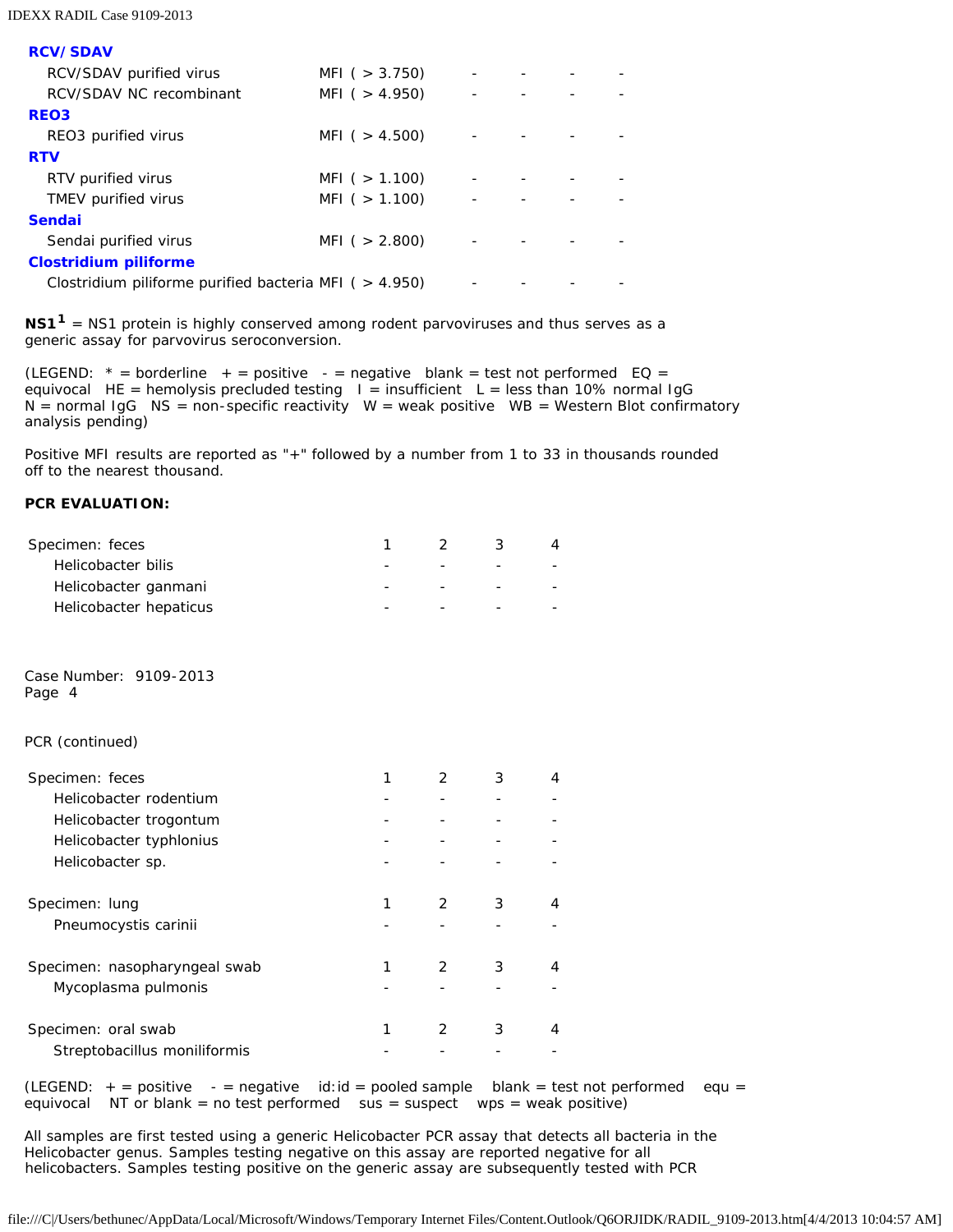#### IDEXX RADIL Case 9109-2013

assays specific for *H. bilis*, *H. ganmani*, *H. hepaticus*, *H. rodentium*, *H. trogontum* and *H. typhlonius* and positive results are reported. If the sample is positive on the generic *Helicobacter* assay, but negative on the six *Helicobacter* species-specific assays, the sample is reported positive for *Helicobacter* sp.

### **PARASITOLOGY:**

|                           |   | 3 | 4 |
|---------------------------|---|---|---|
| parasites                 |   |   |   |
| <b>MICROBIOLOGY:</b>      |   |   |   |
| cecum                     | 2 | 3 | 4 |
| Klebsiella oxytoca        |   |   |   |
| Klebsiella pneumoniae     |   |   |   |
| Salmonella enterica       |   |   |   |
| nasopharynx               | 2 | 3 | 4 |
| Corynebacterium kutscheri | р | р |   |
| Pasteurella multocida     | р | D |   |
| Pasteurella pneumotropica | р | р |   |
| Streptococcus pneumoniae  | р | р |   |

Case Number: 9109-2013 Page 5

Microbiology (continued)

(LEGEND:  $+$  = agent recovered - = agent not recovered blank = test not performed  $n = no$ growth  $p =$  Proteus overgrowth, which may interfere with the identification of other bacteria)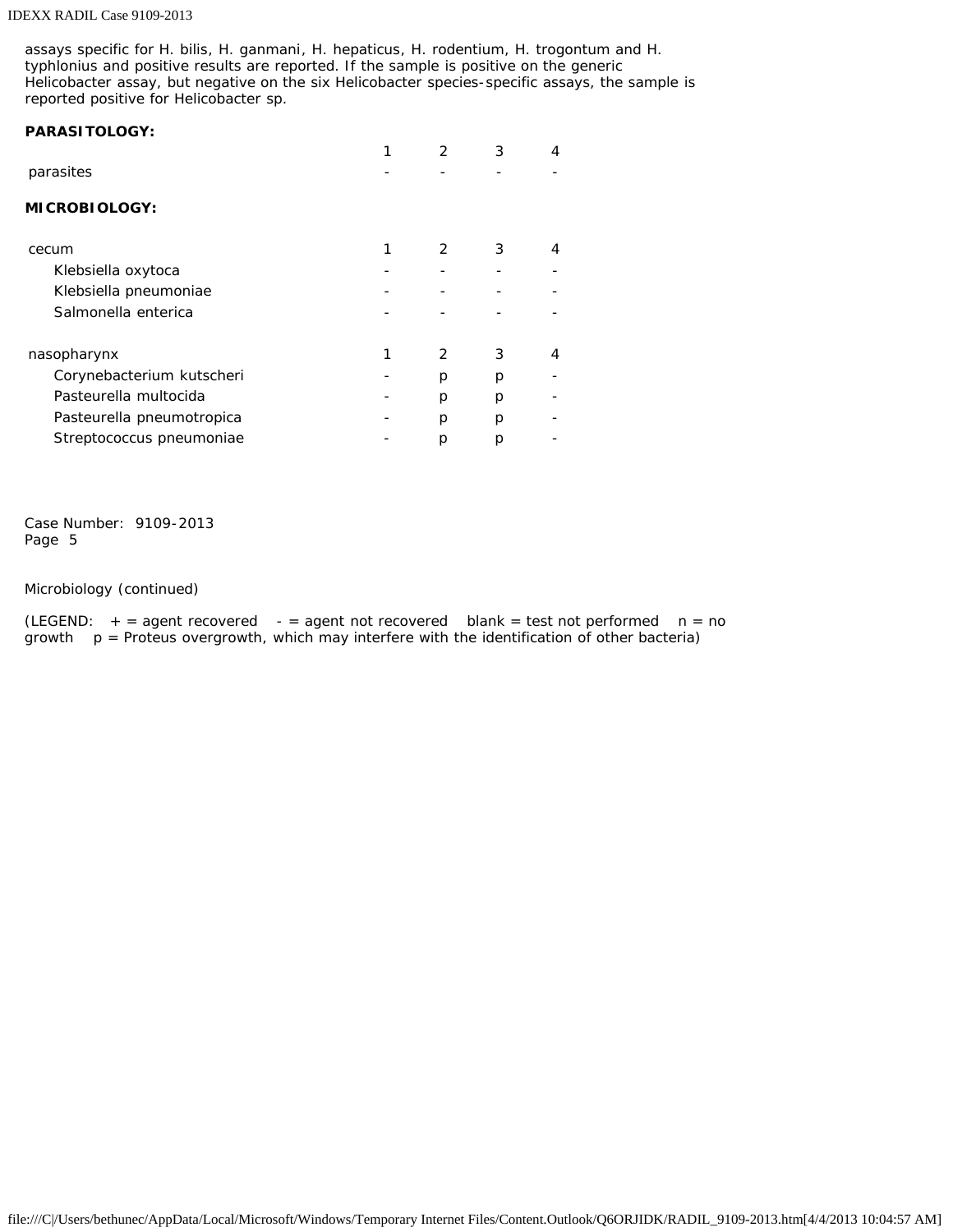

**CASE NUMBER: 9110-2013 RECEIVED ON:** 3/11/2013

**FINAL REPORT OF LABORATORY EXAMINATION 4011 Discovery Drive, Columbia MO 65201 1-800-669-0825 1-573-499-5700 [idexx-radil@idexx.com](mailto:idexx-radil@idexx.com) [www.idexxradil.com](http://www.idexxradil.com/)**

**COMPLETED ON:** 3/26/2013

# **SUBMITTED BY:**

Sentinels University of Missouri-RCA Columbia, MO 65201 United States 573-884-7970

### **SPECIMEN DESCRIPTION:**

**SPECIES:** rat **DESCRIPTION:** Live Rats **NUMBER OF SPECIMENS:** 4 **BUILDING/FACILITY:** W114

| ID | Investigator | Room $#$ | <b>Strain</b> | <u>Sex</u> | <u>Age</u> | <b>Rack</b> | Date<br>Placed |
|----|--------------|----------|---------------|------------|------------|-------------|----------------|
| 1  | Bryda        | W114     | CD            |            | Adults     | 2A          | 12/17/2012     |
| 2  |              |          | CD            |            |            | 2A          |                |
| 3  |              |          | СD            |            |            | 2B          |                |
| 4  |              |          | CD            |            |            | 2B          |                |

### **SERVICES/TESTS PERFORMED** Rederivation Necropsy Profile - rat

**Serologic evaluation for antibodies to:** *Clostridium piliforme*, *Mycoplasma pulmonis*, CAR bacillus, H1, Hantaan, KRV, LCMV, MAD1, PVM, RCV/SDAV, REO3, RMV, RPV, RTV, Sendai

**PCR evaluation for:** *Helicobacter bilis*, *Helicobacter ganmani*, *Helicobacter hepaticus*, *Helicobacter rodentium*, *Helicobacter* sp., *Helicobacter trogontum*, *Helicobacter typhlonius*, *Mycoplasma pulmonis*, *Pneumocystis carinii*, *Streptobacillus moniliformis*

**Parasitologic evaluation for:** fur mites, mesostigmatid mites, lice, Spironucleus muris, Giardia muris, large intestinal flagellates and amoeba, pinworms and tapeworms

**Microbiologic evaluation for:** *Corynebacterium kutscheri*, *Klebsiella oxytoca*, *Klebsiella pneumoniae*, *Pasteurella multocida*, *Pasteurella pneumotropica*, *Salmonella enterica*, *Streptococcus pneumoniae*

#### **GENERAL COMMENTS:** CB: Sentinels placed 12/17/12 for W114

**SUMMARY:** No conclusive evidence of serious, naturally occurring infectious disease was found.

## **If you have questions, please call our toll free number at 1-800-669-0825 or e-mail us at [idexx-radil@idexx.com.](mailto:idexx-radil@idexx.com)**

Case Number: 9110-2013 Page 2

#### **NECROPSY:**

No gross lesions were detected in any of the body systems and organs examined. **SEROLOGY:**

# **MFI2 Serology Summary Report:**

| 1.510012<br>Date:<br>.<br>. |  |  |  |  |
|-----------------------------|--|--|--|--|
|-----------------------------|--|--|--|--|

file:///C|/Users/bethunec/AppData/Local/Microsoft/Windows/Temporary Internet Files/Content.Outlook/Q6ORJIDK/RADIL\_9110-2013.htm[4/4/2013 10:07:00 AM]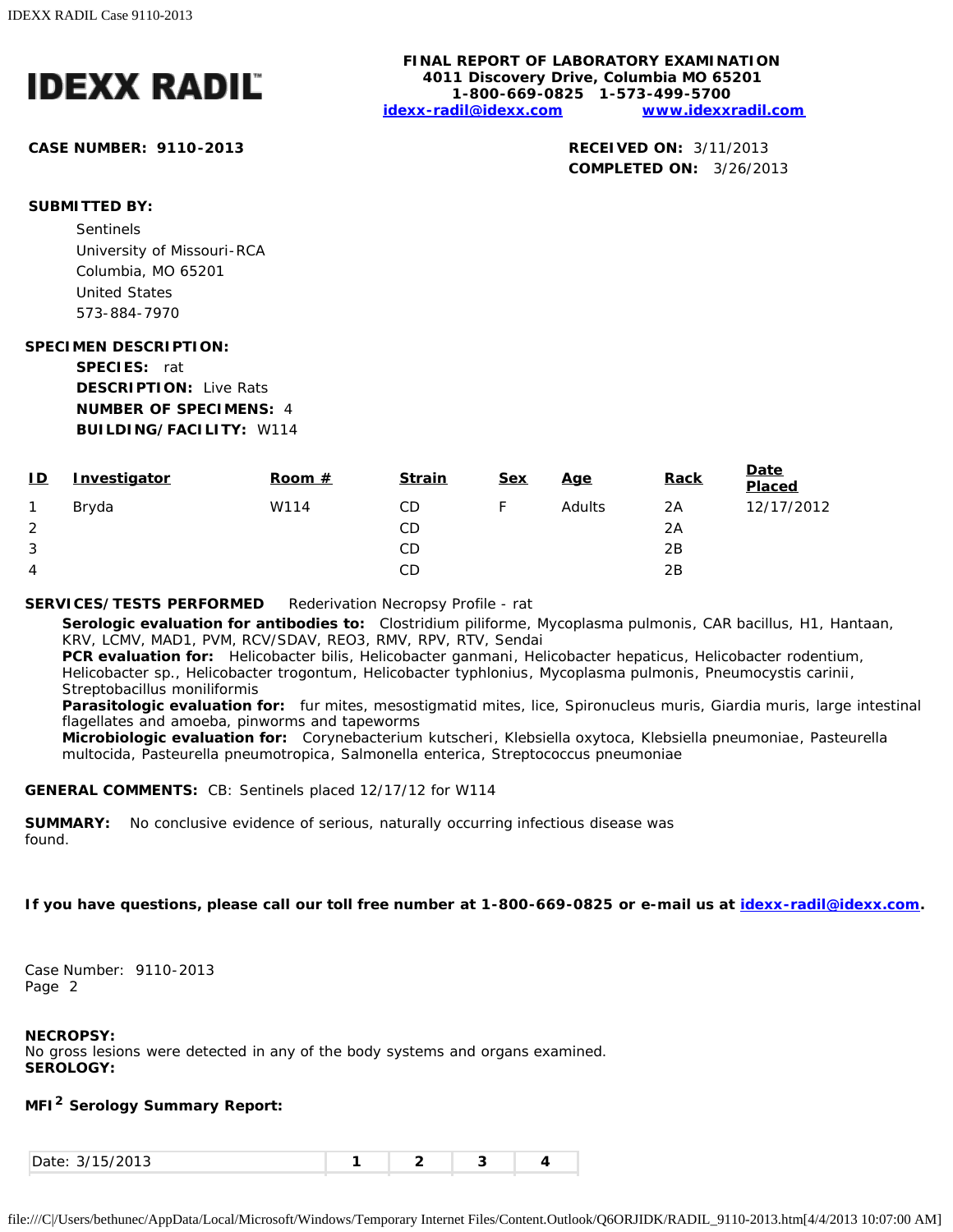### IDEXX RADIL Case 9110-2013

| <b>CAR bacillus</b>          | ۰              |   |   |   |
|------------------------------|----------------|---|---|---|
| <b>Hantaan</b>               |                |   |   |   |
| <b>LCMV</b>                  | $\overline{a}$ | - |   |   |
| Mycoplasma pulmonis          | -              |   |   |   |
| MAD1                         |                |   |   |   |
| <b>RPV</b>                   |                |   |   |   |
| <b>RMV</b>                   | -              |   |   |   |
| <b>KRV</b>                   | ۰              |   |   |   |
| Η1                           |                |   |   |   |
| <b>PVM</b>                   | -              |   |   |   |
| <b>RCV/SDAV</b>              |                |   |   |   |
| <b>REO3</b>                  |                |   |   |   |
| <b>RTV</b>                   | $\overline{a}$ | - |   |   |
| <b>Sendai</b>                |                |   |   |   |
| <b>Clostridium piliforme</b> |                |   |   |   |
| Rat IgG                      | N              | N | N | N |

# **Serology Detail Report:**

|                                                        |                   | $\mathcal{P}$ | 3 | 4 |
|--------------------------------------------------------|-------------------|---------------|---|---|
| <b>CAR bacillus</b>                                    |                   |               |   |   |
| CAR bacillus purified bacteria MFI ( $>$ 3.750)        |                   |               |   |   |
| <b>Hantaan</b>                                         |                   |               |   |   |
| Hantaan purified virus                                 | MFI ( $> 0.712$ ) |               |   |   |
| <b>LCMV</b>                                            |                   |               |   |   |
| LCMV purified virus                                    | MFI ( $> 0.200$ ) |               |   |   |
| <b>Mycoplasma pulmonis</b>                             |                   |               |   |   |
| <i>M. pulmonis</i> purified bacteria MFI ( $> 2.750$ ) |                   |               |   |   |
| <b>MAD1</b>                                            |                   |               |   |   |
| MAD1 purified virus                                    | MFI ( $> 2.550$ ) |               |   |   |
| <b>RPV</b>                                             |                   |               |   |   |
| RPV purified virus                                     | MFI ( $> 1.100$ ) |               |   |   |
| NS <sub>1</sub>                                        | MFI ( $>$ 3.820)  |               |   |   |

Case Number: 9110-2013 Page 3

Serology (continued)

|                     |                   | 1 | $2^{\circ}$ | 3 | 4 |
|---------------------|-------------------|---|-------------|---|---|
| <b>RMV</b>          |                   |   |             |   |   |
| RMV VP2 recombinant | MFI $( > 0.845)$  |   |             |   |   |
| NS1 <sup>1</sup>    | MFI $( > 3.820)$  |   |             |   |   |
| <b>KRV</b>          |                   |   |             |   |   |
| KRV purified virus  | MFI ( $> 2.250$ ) |   |             |   |   |
| NS1 <sup>1</sup>    | MFI ( $>$ 3.820)  |   |             |   |   |
| <b>H1</b>           |                   |   |             |   |   |
| H1 purified virus   | MFI ( $> 1.200$ ) |   |             |   |   |
| NS1 <sup>1</sup>    | MFI $( > 3.820)$  |   |             |   |   |
| <b>PVM</b>          |                   |   |             |   |   |
| PVM purified virus  | MFI ( $> 1.500$ ) |   |             |   |   |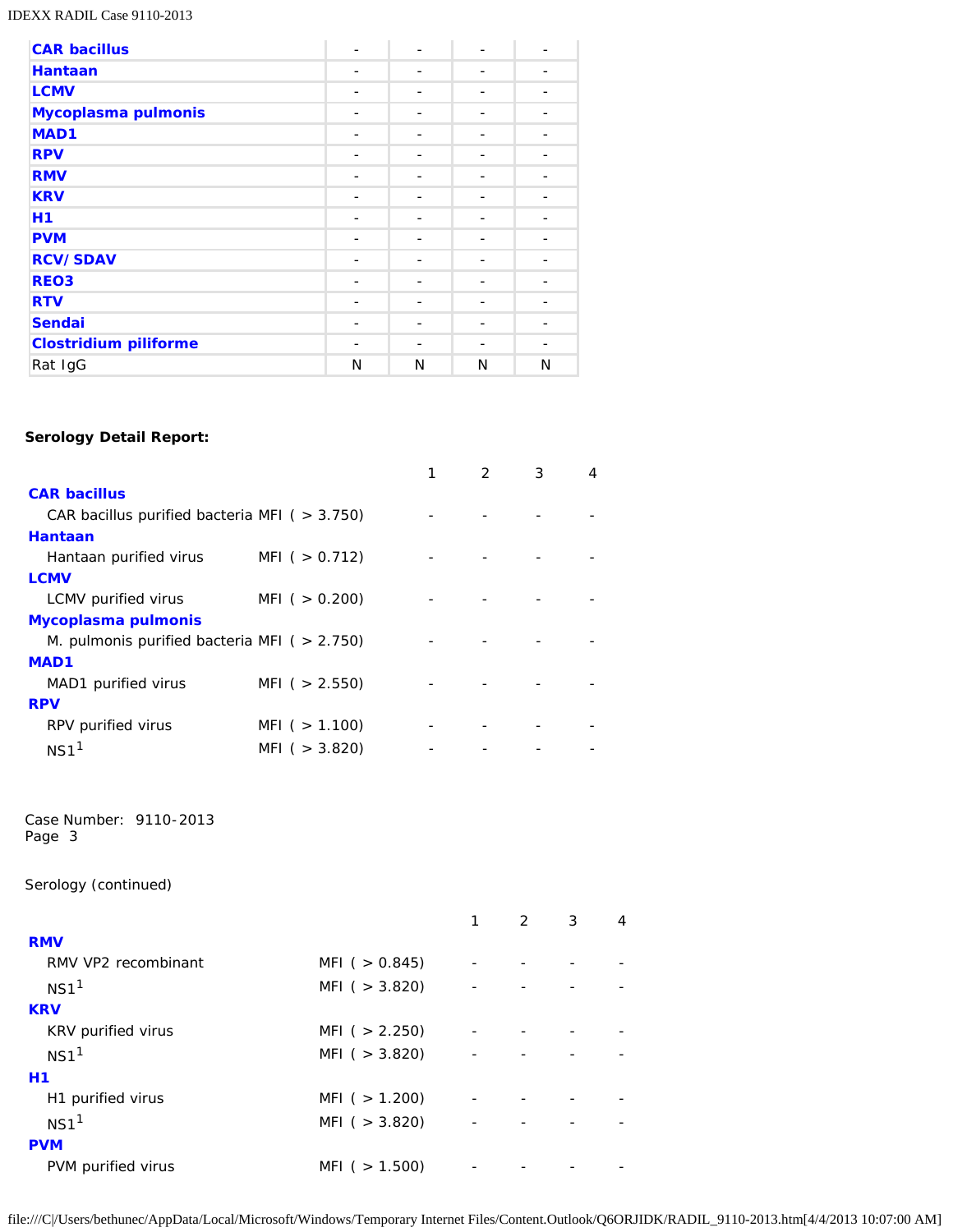| <b>RCV/SDAV</b>                                          |                   |  |  |
|----------------------------------------------------------|-------------------|--|--|
| RCV/SDAV purified virus                                  | MFI ( $>$ 3.750)  |  |  |
| RCV/SDAV NC recombinant                                  | MFI ( $> 4.950$ ) |  |  |
| REO <sub>3</sub>                                         |                   |  |  |
| REO3 purified virus                                      | MFI ( $> 4.500$ ) |  |  |
| <b>RTV</b>                                               |                   |  |  |
| RTV purified virus                                       | MFI ( $> 1.100$ ) |  |  |
| TMEV purified virus                                      | MFI ( $> 1.100$ ) |  |  |
| <b>Sendai</b>                                            |                   |  |  |
| Sendai purified virus                                    | MFI ( $> 2.800$ ) |  |  |
| <b>Clostridium piliforme</b>                             |                   |  |  |
| Clostridium piliforme purified bacteria MFI ( $>$ 4.950) |                   |  |  |

**NS11** = NS1 protein is highly conserved among rodent parvoviruses and thus serves as a generic assay for parvovirus seroconversion.

(LEGEND:  $*$  = borderline + = positive - = negative blank = test not performed EQ = equivocal HE = hemolysis precluded testing  $I =$  insufficient L = less than 10% normal IgG  $N =$  normal IgG  $NS =$  non-specific reactivity  $W =$  weak positive  $WB =$  Western Blot confirmatory analysis pending)

Positive MFI results are reported as "+" followed by a number from 1 to 33 in thousands rounded off to the nearest thousand.

## **PCR EVALUATION:**

| Specimen: feces                  | 1 | 2              | 3 | 4 |
|----------------------------------|---|----------------|---|---|
| Helicobacter bilis               |   |                |   |   |
| Helicobacter ganmani             |   |                |   |   |
| Helicobacter hepaticus           |   |                |   |   |
| Case Number: 9110-2013<br>Page 4 |   |                |   |   |
| PCR (continued)                  |   |                |   |   |
| Specimen: feces                  | 1 | $\overline{2}$ | 3 | 4 |
| Helicobacter rodentium           |   |                |   |   |
| Helicobacter trogontum           |   |                |   |   |
| Helicobacter typhlonius          |   |                |   |   |
| Helicobacter sp.                 |   |                |   |   |
| Specimen: lung                   | 1 | 2              | 3 | 4 |
| Pneumocystis carinii             |   |                |   |   |
| Specimen: nasopharyngeal swab    | 1 | 2              | 3 | 4 |
| Mycoplasma pulmonis              |   |                |   |   |
| Specimen: oral swab              | 1 | 2              | 3 | 4 |
| Streptobacillus moniliformis     |   |                |   |   |
| $L$ $R$ $R$ $R$ $R$ $R$          | . |                | . |   |

(LEGEND:  $+$  = positive  $-$  = negative id:id = pooled sample blank = test not performed equ = equivocal NT or blank = no test performed sus = suspect wps = weak positive)

All samples are first tested using a generic *Helicobacter* PCR assay that detects all bacteria in the *Helicobacter* genus. Samples testing negative on this assay are reported negative for all helicobacters. Samples testing positive on the generic assay are subsequently tested with PCR